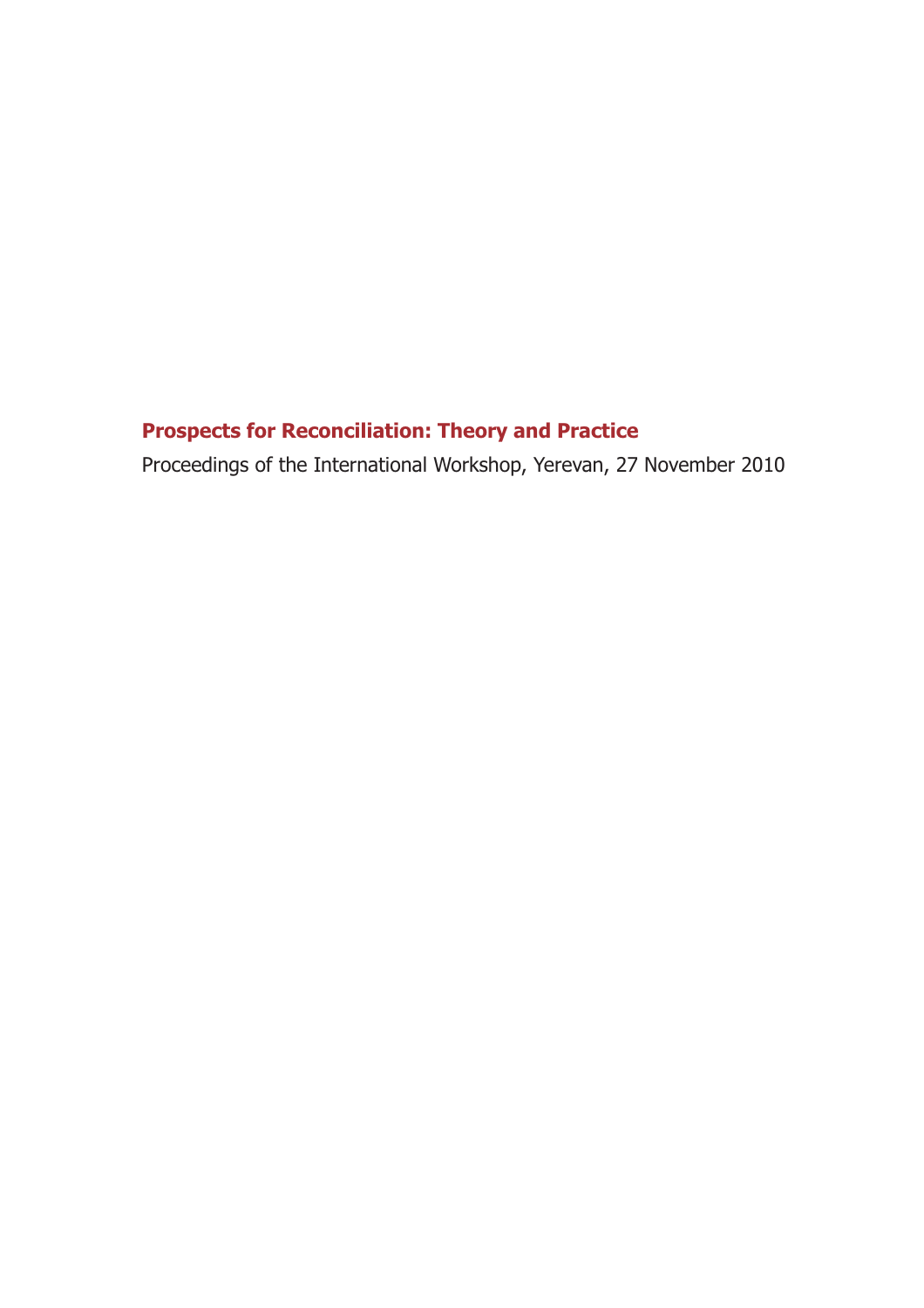Published by:

Institut für Internationale Zusammenarbeit des Deutschen Volkshochschul-Verbandes (dvv international)

Proof-reading: Richard Giragosian Design & Layout: Haroutiun Samuelian Cover photo: Sergey Parajanov, Three-dimensional collage "Irises" (1986) © Parajanov Museum Yerevan Print: Printinfo JS LLC

Opinions expressed in the authors' papers do not necessarily reflect those of the publishers and editors. This publication, in whole or in part, may be reproduced provided the source is duly cited. The publisher asks to be furnished with the copies of any such reproductions.

This publication is not for sale and is not intended for commercial use or profit.

dvv international Obere Wilhelmstraße 32-53225 Bonn Federal Republic of Germany Tel: +49/228-975 69-0 Fax: +49/228-975 69-55 info@dvv-international.de www.dvv-international.de

For further information please also see www.speakingtooneanother.org

ISBN 978-3-942755-01-6

© 2011 dvv international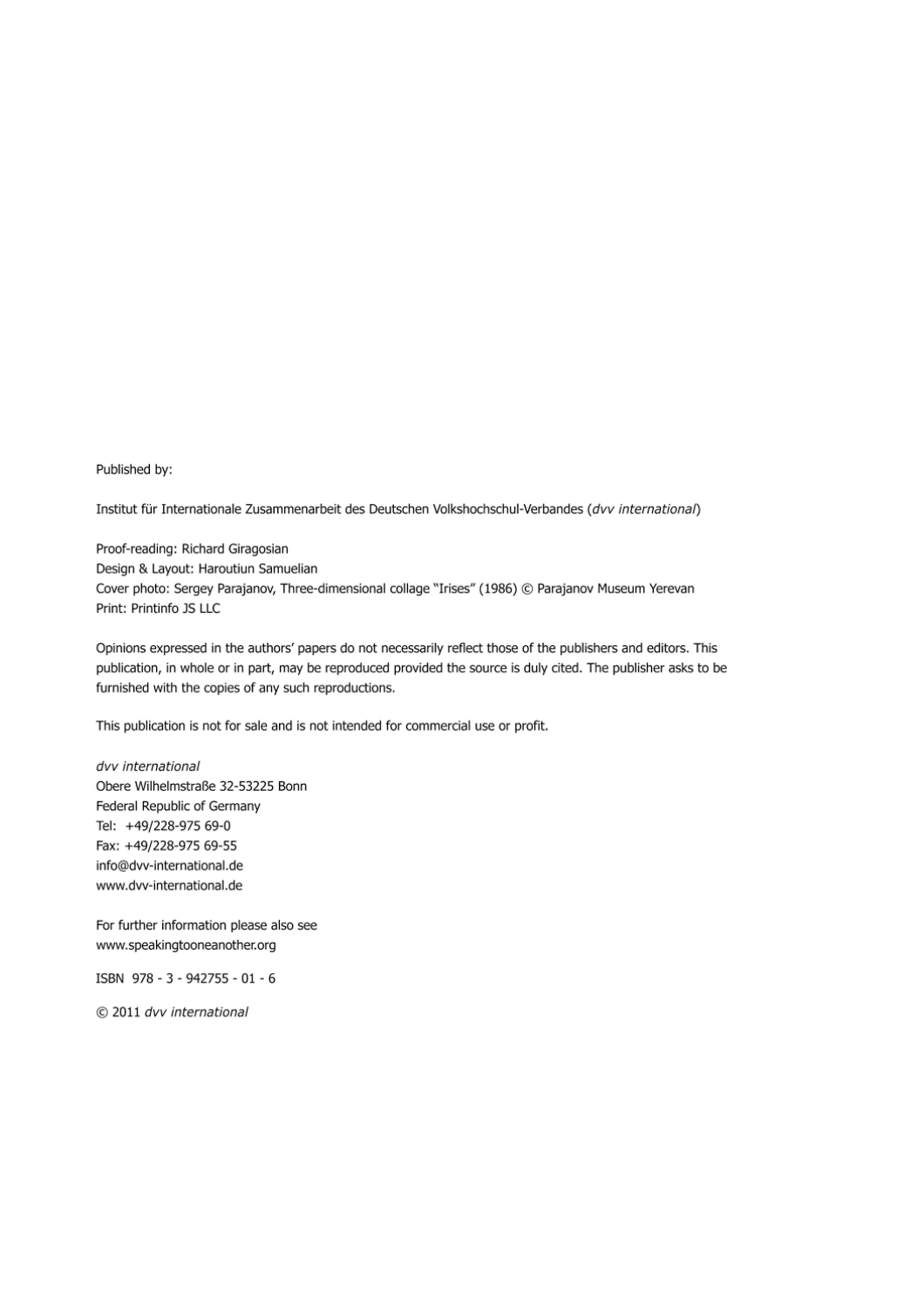# **Prospects for Reconciliation: Theory and Practice**

Proceedings of the International Workshop, Yerevan, 27 November 2010

Edited by Hranush Kharatyan-Araqelyan and Leyla Neyzi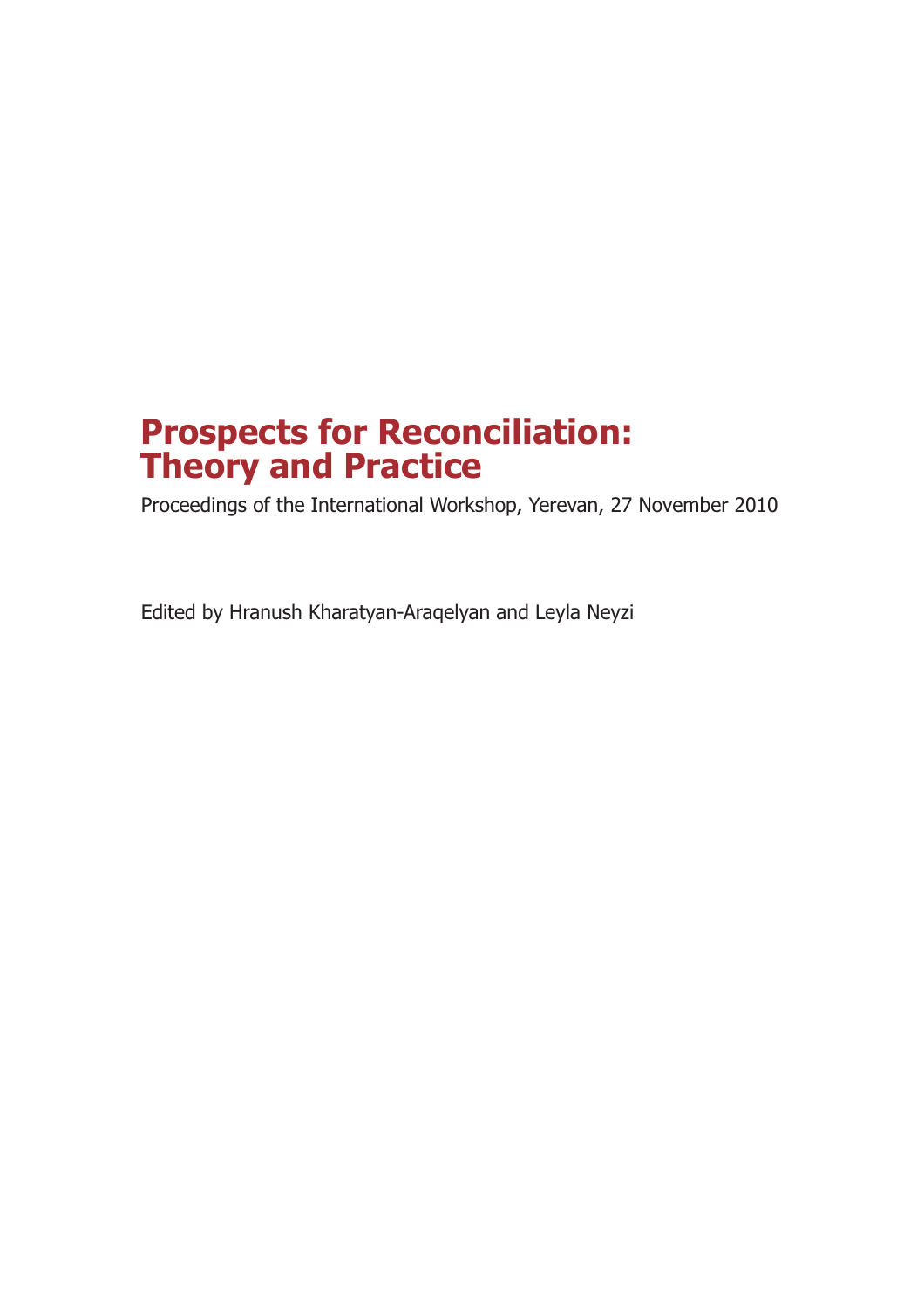### **Can Collective Memory of Genocide Lead to Reconciliation? A View from Yerevan**<sup>1</sup>

Mourning the past makes sense only insofar, as it prepares and allows us to ameliorate the future. (Barkan, Karn 2006: 25-26)

Dr. Harutyun Marutyan is a Leading Research Fellow at the Department of Contemporary Anthropological Studies in the Institute of Archaeology and Ethnography, National Academy of Sciences of Armenia, and Visiting Professor of Anthropology at Yerevan State University. Born in 1956, he was educated at Yerevan State University (History Department, M.A., 1978) and the Institute of Ethnography, Academy of Sciences of the USSR, in Moscow (Ph.D., 1984). He received his Doctor of Sciences (History) in 2007 at the Institute of Archaeology and Ethnography in Yerevan. He has been the recipient of IREX/RSEP (1998), Fulbright (2003-2004) and USHMM-CAHS (2009-2010) fellowships. His research interests include national identity transformation, Armenian collective memory, modern national movements, iconography, traditional Armenian culture, and poverty. Harutyun Marutyan is the author of three monographs: The Interior of Armenian Folk Dwellings (second half of the 19th—beginning of the 20th century (Yerevan, 1989, in Russian); The Role of Memory in the Structure of Identity: Questions of Theory (Yerevan, 2006, in Armenian), Iconography of Armenian Identity. Volume I: The Memory of Genocide and the Karabagh Movement (Yerevan, 2009, two separate volumes in Arm. and Engl.) and more than a hundred scholarly articles. He has contributed to collective monographs: Armenian Folk Arts, Culture, and Identity (Eds. L. Abrahamian, N. Sweezy, Bloomington and Indianapolis: Indiana University Press, 2001); Stories on Poverty (Ed. Hranush Kharatyan, Yerevan, 2001, in Armenian); Stories on Poverty: Book Two (Eds. Hranush Kharatyan and Harutyun Marutyan, Yerevan, 2007, in Armenian).

How does a state 'silence' history, and how does this influence the ways of recollection of the past?

As a result of massacres and genocide in the Ottoman Empire during 1894- 1923, almost two million Armenians were murdered and Western Armenia was cleared of Armenians. The newly-created Armenian state was to occupy only one-tenth of its historical homeland. Along with heavy losses of human life and territory, Armenians suffered the loss of invaluable cultural assets, and were scattered throughout the world. The tragedy they lived through left a lasting imprint on the psychology of Armenians, and resulted in the formation of a new, powerful layer of collective and historical memory, one with a deep emotional quality and long-lasting effect.

After the establishment of Soviet rule in Armenia on December 2, 1920, talks about Genocide gradually died down and discussion of Turkish-Armenian antagonism was not encouraged.<sup>2</sup> In general, anything national began to be seen as negative and unacceptable. Nevertheless, in the revolutionary euphoria of socialism-building, the voices of "forgotten" past gradually started to be heard again. The national tragedy first appeared in Soviet Armenian literature in the form of literary descriptions of childhood reminiscences. Writers who survived

<sup>1</sup> The choice of the title was conditioned not only by the content of this narration. It is an attempt to respond to an article with a similar title published a few years ago, by a participant of this conference, Professor Elazar Barkan (Barkan 2008: 389-408). The structure of my narration is conditioned by the theses proposed in the conference program. The answer to the question put forward in the title of this article will evolve in the course of the narration, through exploration, statements and highlights.

As early as August-September 1920, the Soviet government provided assistance in gold and armaments to the Kemalist movement gaining strength in Turkey, which was followed by an attack that caused the fall of the first Republic of Armenia (May 28, 1918–December 2, 1920). On March 16, 1921, a treaty was signed between Soviet Russia and Kemalist Turkey, of "Friendship and Fraternity." Turkey was seen as progressive and a friendly country of the USSR. In those circumstances, any anti-Turkish manifestations were perceived as anti-state activities.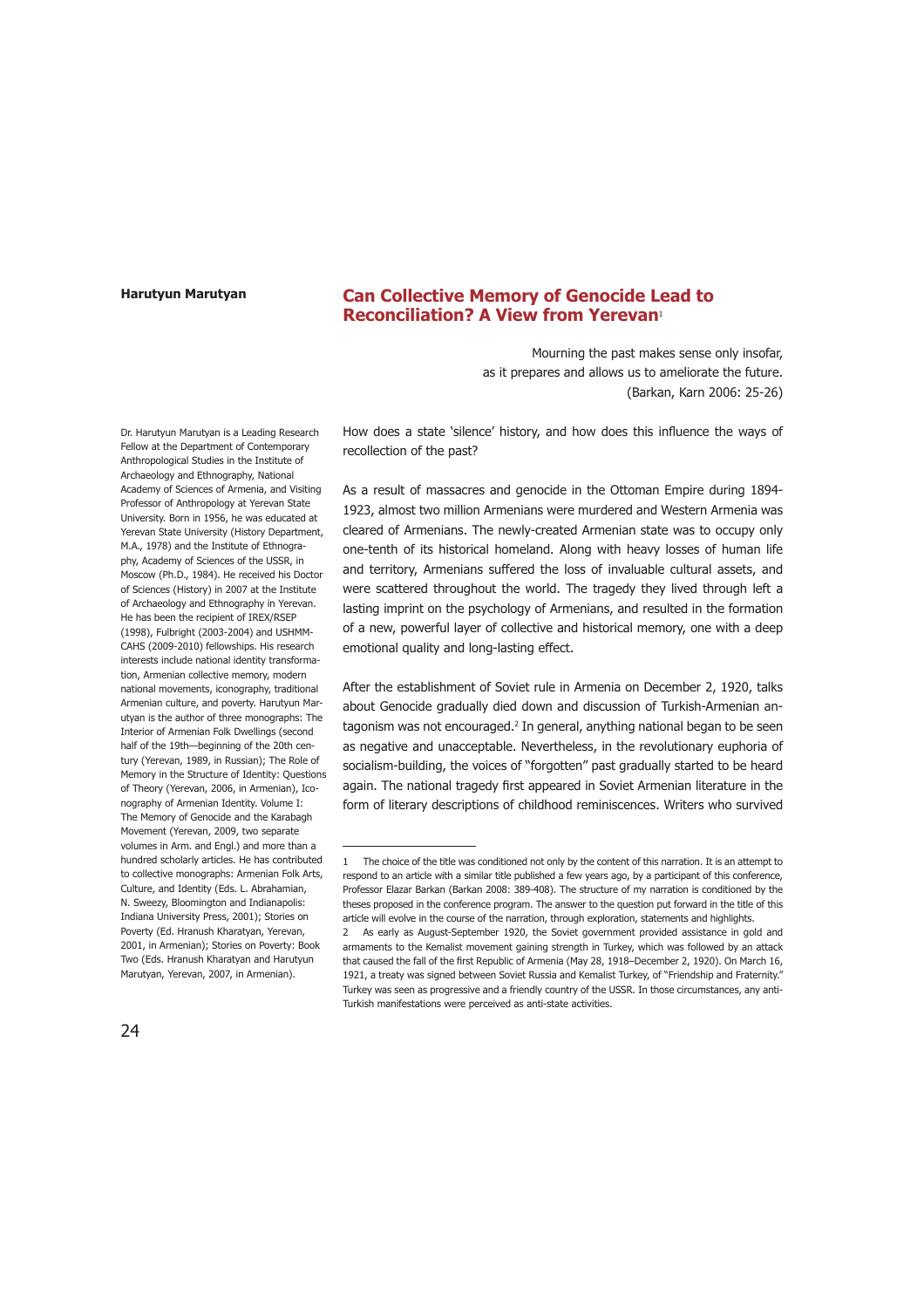the atrocities of genocide, and lost their motherland, recalled their childhood years and places dear to them, without actually speaking about the fact of genocide. Specialists described the period between 1920 and 1930s as time when memories were orientated to artistic reflection on the national tragedy and history.

After the Great Patriotic War (1941-1945),<sup>3</sup> there were periods when the memory of the national tragedy seemed to die down, only to be revived at an appropriate moment. It found expression in a variety of ways. Thus, the rapid expansion of the national theme in the Soviet Armenian literature of the 1960s did not start from nothing (for more details, see Khachatryan 2006). Yet it had a completely new, higher quality, due to the 'thaw' of the Khrushchev period. It found expression in a number of highly artistic works. Perhaps it was due to the internal political changes, as well as a certain liberal approach toward the issue of the Genocide, brought about by literature, that in April 1965, on the 50<sup>th</sup> anniversary of the Genocide, mass demonstrations occurred in Yerevan, something that was unheard of in the Soviet state of those days (for more details, see Harutyunyan 2005; Arakelyan 1996). These demonstrations, along with the rapid growth of interest in the theme of Genocide in arts and literature before and after, came to prove that the memory of the Genocide persisted in people's minds and hearts, despite the official policy of ignorance. In those memories, though, Armenians were seen solely as martyrs who had lost their land and were in need of compassion. Although the perception of the writers went beyond childhood reminiscences and episodes of armed struggle, and presented a wider political panorama and range of cause and consequences; nevertheless, the free circulation of the themes of the national liberation struggle, partisan heroes (*fedayee*s)<sup>4</sup> and independence remained under an undeclared ban from an ideological point of view (for more details, see: Eghiazaryan 1990: 36-47; cf. Kaputikyan 1997: 173).

The mainstream Genocide narrative in the literature of that period is embodied in the behest of "peaceful revenge" in Silva Kaputikyan's *Midway Contemplations*. Kaputikyan's appeal (Kaputikyan 1961: 112),5 "You must take revenge by continuing to live," can actually be interpreted as a literary formulation of the official policy on Genocide memory (On discussion of this problem see: Ter-Minasyan 2001: 180-185).

<sup>3</sup> The Great Patriotic War (June 22, 1941–May 9, 1945) refers to a part of World War II (1939-1945), or more specifically, to the war of the Soviet peoples against Fascist Germany and its European Allies. The name "Great Patriotic War" started to be used in the Soviet reality after Stalin's radio appeal to the Soviet people on July 3, 1941. Outside the Soviet Union, the formulation, the "Eastern Front" was used as an equivalent.

<sup>4</sup> The Armenian *fedayee* movement was a form of national-liberation armed struggle by Western Armenians against Turkish tyranny. It was created in the second half of the 1880s. In its initial stage it did not pursue any precise political aims. Its objective was to defend the Armenian population against the persecutions of the Turkish oppressors, and to take revenge on the villainy and cruelty to the Western Armenian working people. From the beginning of the 1890s, the *fedayee* movement gained momentum due to the formation of Armenian national political parties and the creation of their organizations in Western Armenia. The *fedayee*s were especially active in battles for self-defense during the massacres of 1894-96. After the 1904 uprising in Sasun the *fedayee* movement declined. At the beginning of World War I, a considerable part of *fedayee*s joined the Armenian volunteer detachments, and in the days of the Genocide took part in the battles for self-defense. The people glorified the courage and self-sacrifice of the *fedayee*s, their willingness to fight in most unfavorable conditions, and wrote songs in praise of them.

<sup>5</sup> The author practically does not dwell on the theme of massacres. The Genocide is not the object of her contemplations, but rather a starting point for them. She is more interested in the path her nation chooses to follow, in particular, as regards to the attitude to the obscure pages of its history. See: Eghiazaryan 1990: 43-44.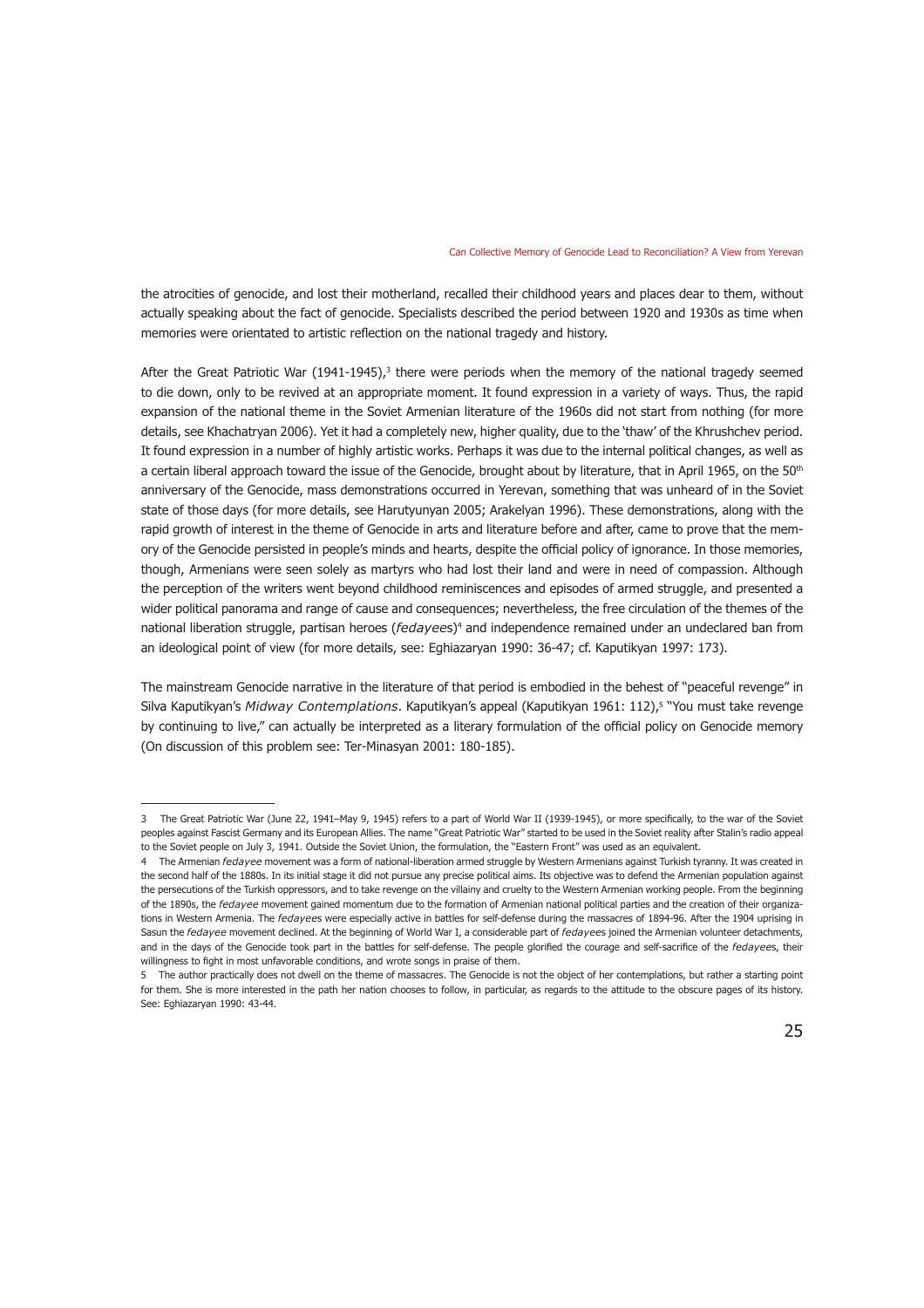Not surprisingly April 24,<sup>6</sup> 1965, the day of nation-wide commemoration of the 50th anniversary of the Genocide, was called a "national renaissance." That day mass demonstrations of about one hundred thousand people included only a few posters calling for a fair solution to the Armenian Cause. One of the posters read: "Compensate [for] Our Lands," another, with Mount Ararat on the background, read: "Give a Just Solution to the Armenian Cause" (Armen 1991).

Thanks to the joint efforts of the Communist Party leaders and intellectuals of Armenia, resolutions of the Communist Party of the Soviet Union (CPSU) and the Armenian Communist Party's Central Committee were adopted in 1964-1965 to build a "Memorial for the Armenian martyrs fallen in World War I." Yakov Zarubian, the leader of the Communist Party of Armenia, in his letter to the Central Committee of the CPSU, brought up the anniversary of the Genocide, motivated by a universally acceptable Soviet thesis that "a similar tragedy was never to be allowed in the history of any people" (Harutyunyan 2005: 11, 30-36, 40, 48, 64). It is important to note that at the beginning of the 1960s, the construction of memorials to the victory of the Great Patriotic War, such as the "Memorial to the Heroes of Stalingrad" (1963-1967) in Volgograd, the "Monument to the Unknown Soldier" in Red Square in Moscow (1965-1967), and others, had already started in the Soviet Union. This meant that the building of a memorial to the martyrs of the Armenian genocide was part of the broader natural context of monuments of a commemorative nature (cf.: Konradova and Ryleeva 2004: 138-139).

Between 1965 and 1967, on the slope of the picturesque Tsitsernakaberd hill in Yerevan, conveniently far from the center of town, a fact not to be overlooked, the memorial complex was erected in a rather short time (Opening 1967; Harutyunyan 2006). Therefore, on April 24, 1968, the people filled not the central squares and streets of the capital, but marched in well-organized columns, toward its periphery, in order to lay flowers at the Monument to the victims of the Genocide. Thus, in succeeding years, the mass demonstrations of April 24, 1965 were to be transformed into unofficially sanctioned marches of mourners. Starting from the mid-1970s, the processions were actually led by senior officials from the government and the Communist Party leadership of Armenia (Memorial 1975: 79-80), who were the first to lay wreaths at the Monument early in the morning, thus (and with a Moment of Silence), giving official sanction to the Commemoration Day. The marches were accompanied by wreaths decorated with black ribbons with standard wording like: "To the Genocide Victims + the name of the organization", as well as by recitations: certain participants of the procession would recite verses and poems either of patriotic nature or directly related to the theme of the Genocide.

<sup>6 &</sup>quot;April 24" is traditionally the Commemoration Day of the victims of the Armenian Genocide. On that day in 1915 the Turkish authorities in Constantinople, the capital of the Ottoman Empire, arrested and exiled the first groups of Armenian intellectuals. As Commemoration Day, it was first observed in 1919. More widely (at the suggestion of writer Vrtanes Papazian) it was first honored in 1920, when, by the order of Catholicos of all Armenians, a requiem mass was served in all the Armenian churches. April 24 was honored as Commemoration Day in Armenian communities of the Diaspora, while in Soviet Armenia it was first officially honored in 1965. On November 22, 1988, a law was passed by the Supreme Soviet of the Armenian SSR, declaring April 24 as Commemoration Day of the victims of the Genocide, and a non-working day.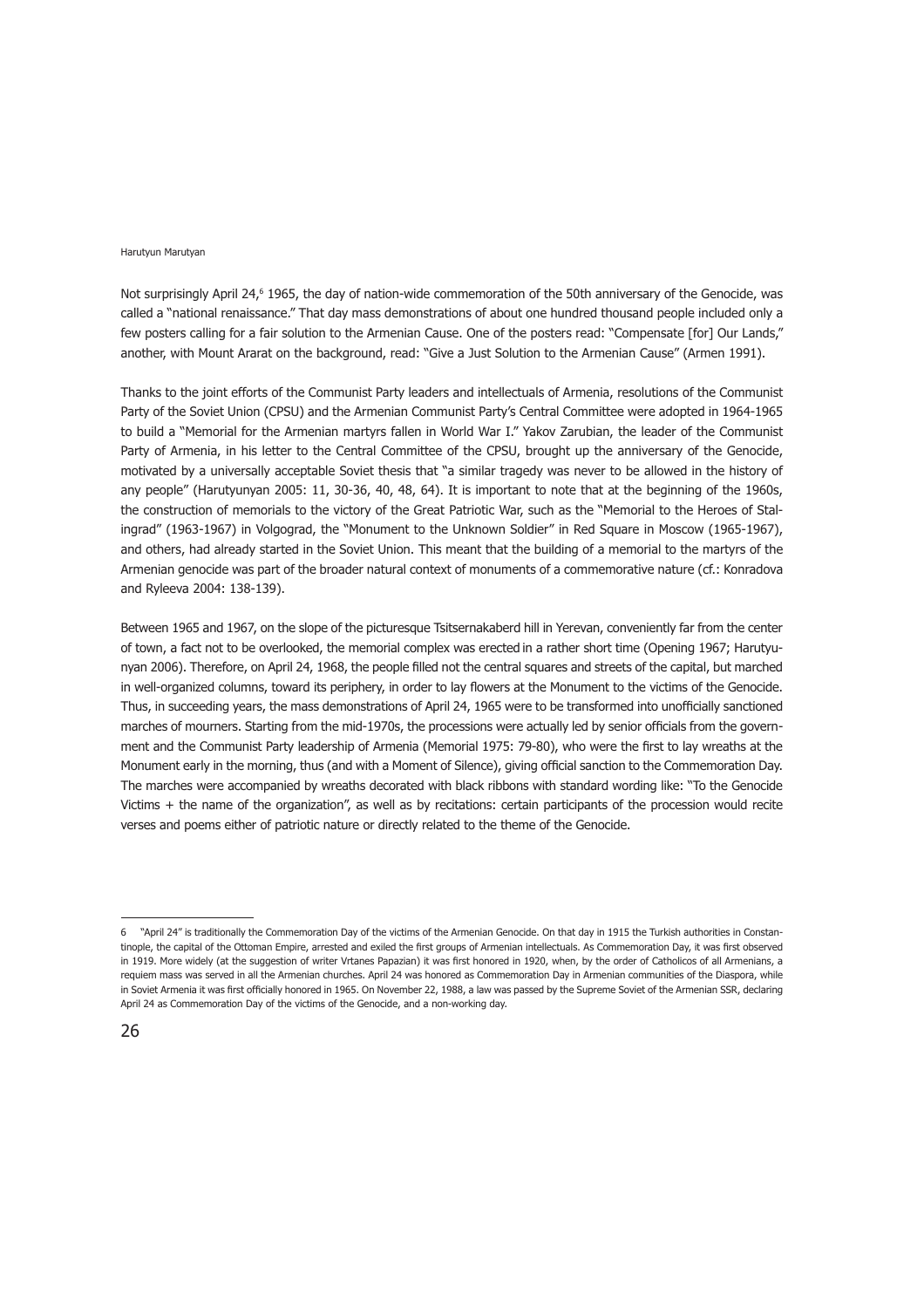Above, I have partly answered the question about how silence, fear and ignorance may influence a conflict resolution discourse. The memory of the Armenian Genocide in general, before the 1988 events, can be described conditionally as 'dormant', when it was mainly expressed as simple remembrance of the past, mourning or similar actions. The situation started to change right from the first weeks of Karabagh Movement (February 1988 – August 1990). In response to self-determination of Armenians in Mountainous Karabagh (February 20, 1988) there was an attack of armed mob of 8,000 on February 22 from the bordering Azerbaijani-populated town of Agdam, followed by Armenian massacres in Sumgait, a town about 25-30 kilometers far from Baku (February 27-29). Sumgait pogroms 'awakened' the dormant Armenian memory of the 1915 Genocide.

In my monograph (Marutyan 2009a), I have shown that events in Azerbaijan were unequivocally perceived as a genocide against Armenians, against part of Armenians, especially given that the violence applied almost replicated the methods used during the Genocide at the end of nineteenth and the beginning of twentieth centuries. The analysis of the available material proves that the struggle for the recognition of the 1915 Genocide, for evaluation of Sumgait massacres as an act of genocide, for the exposure of its organizers and perpetrators and the revelation of the guilty, as well as the verdicts from the trials against them, all combined to gradually lead to the political maturity of the popular masses, to transformation of the stereotypes that had been shaped in the course of centuries and decades, and that led to a processes of re-evaluation of the past and the present. From the point of view of avoiding acts of genocide in the future, there was an understanding for the need for society to hold governing mechanisms and the need for political change in general. Thus, in the years of the Karabagh Movement, the theme of genocide, transgressing the limits of pain and sorrow typical of its initial stage, drove people to activity that resulted in the formation of a new parliament, which was expected to choose the course of radical change (Marutyan 2009a: 274, 276). At the same time, the image of the victim asking for justice and sympathy gave way to that of a fighter who had realized that to achieve a nation's objectives one has to struggle.

That is, the factor of genocide had become the engine that provided the opportunity for the gradual, step-by-step change of old perceptions and stereotypes, for the transformation of an identity based on outdated values, and for the formation of a new identity. In fact, it was the genocide memory that became the means for the Karabagh Movement and, ultimately, allowed for democratic reformation. That is, the factor that is often interpreted as an obstacle to the elimination of the "bondage of the past," and hence, a hindrance to the real progress of Armenians and a "retrograde" means, became the major incentive in Armenia's reality (Marutyan 2009a: 276).

The forms of manifestation of Armenian collective and historical memory are many and diverse. Their elements and components are not set once and forever, but are rather in a process of continuous re-interpretations and re-comprehension. In a time of crisis or revolution, the processes of re-interpretation of the elements of collective and historical memory are accelerated. It is typical that in a critical situation (as were the years of the Karabagh Movement), it is precisely the collective and historical memory of past crises (the Armenian Genocide) that are drawn to the forefront and become a factor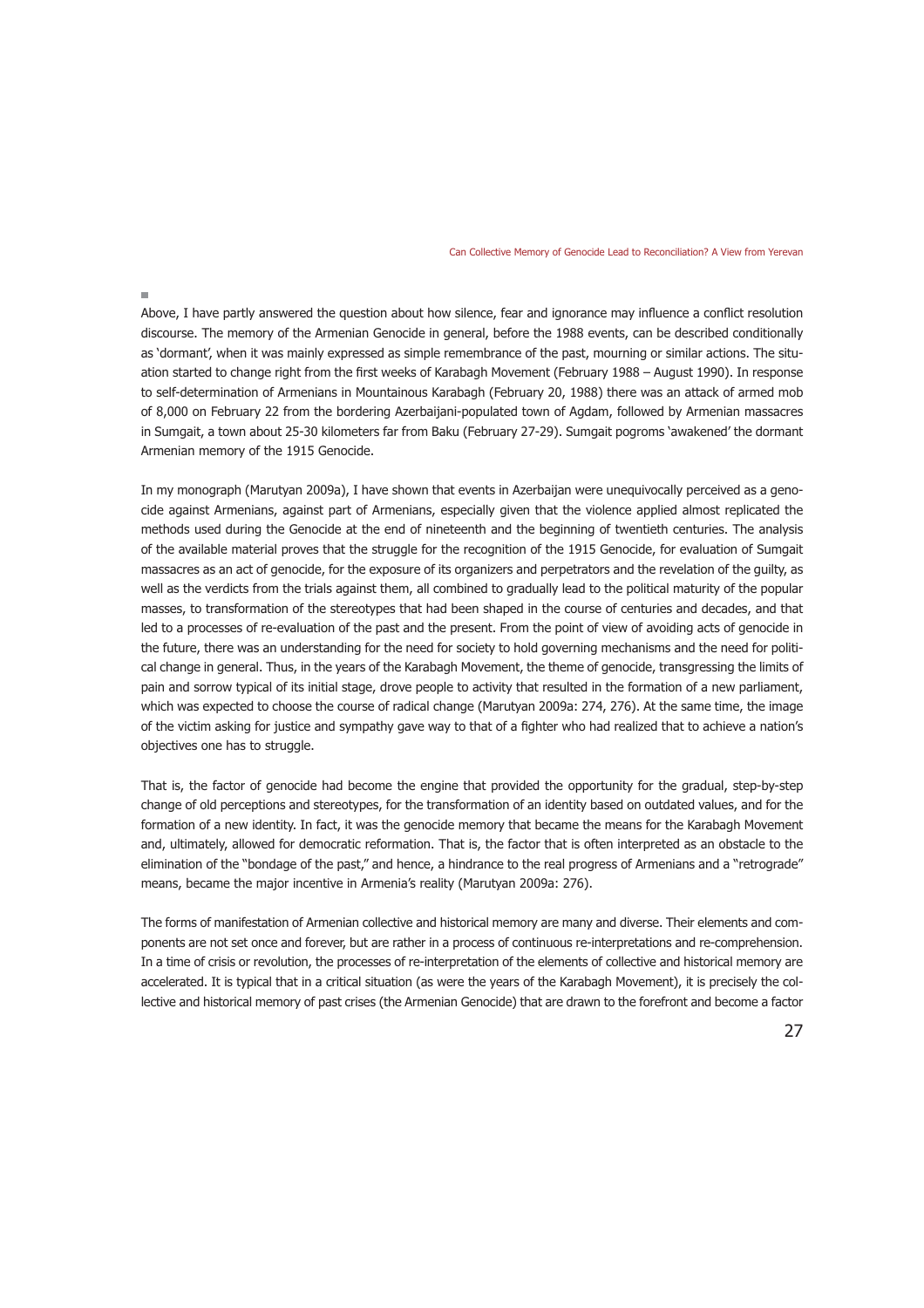for the persistence and advancement of events. Without disputing this opinion, I still believe that this regularity may be true for any ethnic community—namely, that an adequate use of a most significant element of a people's identity in a time of crisis may become, after certain transformations, a main factor in its progress (Marutyan 2009a: 276-277).

In the 1990s to the first half of 2000s, when Armenian society was no longer in a crisis, the memory typical of a crisis was similarly no longer at the forefront. That memory, remaining a most significant manifestation of national identity, yet at the same time, having become a component of Armenia's foreign policy, was mostly transformed into a tribute of respect, a way of commemoration, and no longer has the same revolutionary, reformative capacity it had in 1988- 1990 (Marutyan 2009a: 277-278). Yet the relatively 'dormant' status of this memory could 'awaken,' and be activated due to internal or external provocation, and become an active and once again, decisive factor, just as we witnessed in 2008-2009, in effect of the so-called 'football diplomacy' and the Armenian-Turkish protocols.

#### $\mathbf{r}$

The statement as to how historical science and the studies of a memory can be included in the process of reconciliation is meant to propose practical solutions. This crucial issue is actively discussed in Western circles of historical science. Theoretical approaches, as well as a variety of practical suggestions as to the solution of the problem are being put forward. Some of them, though mostly incidentally, reflect on the link between the factor of the Armenian Genocide and the issue of Armenian-Turkish reconciliation.

As mentioned above, the "Protocol on Development of Relations between the Republic of Armenia and the Republic of Turkey" was signed in October 2009, where one of the paragraphs suggested the creation of a "sub-commission on the historical dimension to implement a dialogue with the aim to restore mutual confidence between the two nations, including an impartial scientific examination of the historical records and archive to define existing problems and formulate recommendations, in which Armenian, Turkish as well as Swiss and other international experts shall take part." Although consisting of a single sentence, the paragraph contains two theses that suggest methodologically contrary approaches, hence, allowing for contradictory comments. To be specific, the formulation "to implement a dialogue with the aim to restore mutual confidence between the two nations," supposes an approach in line with a TRC (Truth and Reconciliation Commission),<sup>7</sup> while the formulation "the sub-commission on the historical dimension ... including an impartial scientific examination of the historical records and archive to define existing problems and formulate recommendations, in which Armenian, Turkish as well as Swiss and other international experts shall take part," is more in line with the Historical Commission/Historical Clarification Commission.

What does this mean? The classical TRC approach supposes an *open public* discussion, often in the presence of the perpetrator and the victim (or their descendants); while the "Historical Commission/Historical Clarification Commis-

<sup>7</sup> There is a significant body of literature on the TRCs and it is not our intention to reflect on the whole specter of issues related to them. Therefore, this article touches upon only a few of the characteristics of these commissions.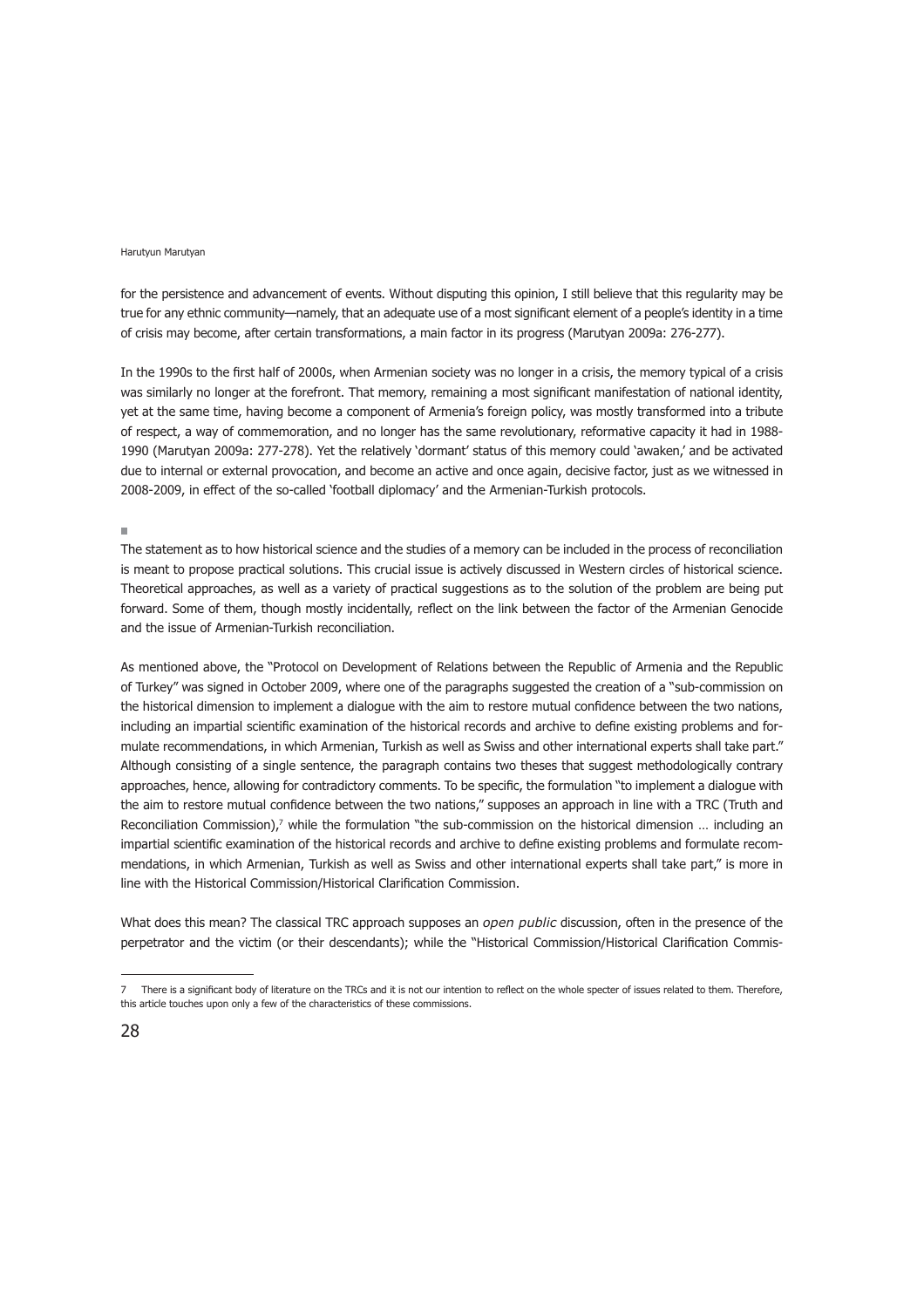sion" supposes an altogether different type of action. Robert Rotberg, president of the World Peace Fund, who is a renowned expert on these issues, states that "historical clarification commissions, a variant of truth commissions, are not common. Although in theory they are constituted and operated differently from truth commissions, in practice the differences to date have been excessively subtle. Clarification commissions review all kinds of evidence – written**,** oral, legal, forensic (to the extent that bodies may be exhumed) – relating to specific events or a chain of occurrences in the past. On the basis of such a review, a historical clarification exercise can provide a dispassionate, or at least an agreed upon view of the past. *Historical clarification can decide whether there in fact was genocide in Turkey in 1915, and its dimensions* (emphasis is author's)" (Rotberg 2006: 38). The statement is as clear as can be, and the example refers to the issue of the Armenian Genocide.

Professor Barkan's approach to the matter is characteristic, and does not significantly differ from that of Robert Rotberg. Thus, on the one hand he recognizes the fact of the Armenian Genocide, yet on the other hand, giving in to the attitude of the Turkish prime minister, i.e. "to leave history to historians,"<sup>8</sup> he admits that "the Turkish declaration may well be a very good suggestion that ought to be pursued. The claim has the potential of moving the dispute into a relatively professional arena… Both sides ought to engage the historical inquiry and find external professional bodies to sponsor a professional investigation without preconditions" (Barkan 2008: 406-407). Very much the same, but with slightly different accentuation, he states at the opening of his article, "I conclude by discussing the memory of the Armenian Genocide and support a constructive engagement between Armenian and Turkish historians, preferably the formation of a formal historical commission by the two countries. Such collaboration ought to construct a memory that respects the victims, shows empathy for the suffering, rejects denial, points to the responsible individuals and government crimes, but does not indict the Turkish nation—and certainly not today's Turkish people—for the Genocide" (Barkan 2008: 389-390).

In the next few pages of his article, Robert Rotberg details the functions of the "historical clarification commissions" (Rotberg 2006: 39-40). I will only quote the passages where he speaks about the composition of such commissions, some of their functions, as well as their difference from classic TRCs. Thus, he states that "historical clarification commissions ideally comprise reputed judges, lawyers, or historians, not all of whom need be nationals, accustomed to sifting retrospective evidence, to removing barriers to truth, and to uncovering long-buried facts. These commissions may or may not proceed by taking public testimony…," "Historical clarification commissions can establish chains of culpability, offer support to or refutation of accusations about the perpetuation of atrocities, suggest plausible causality, and single out groups or individuals for criticism. Such commissions can thus provide unimpeachable grounds for apology,"9 "Such commissions fail their mission if they offer political or prescriptive reports rather than scrupulously researched reports of times of turmoil. If their opinions are programmatic rather than abundantly factual, they cannot

<sup>8</sup> The last such statement was voiced in the interview of Turkish Prime Minister Erdoğan to the "Time" daily in Istanbul, on November 9, 2010 (See "Azg" daily, November 12, 2010), http://www.azg.am/AM/2010111202, also http://www.tert.am/am/news/2010/11/12/ankara/.

<sup>9</sup> It is known that after World War II more than twenty countries had established historical commissions to review their own countries' behavior during the Holocaust (Bindenagel 2006: 293). Following this logic, it is essential that independent commissions of historians be created in Turkey, in order to study the violence against Armenians committed in the Ottoman Empire at the beginning of the 20th century.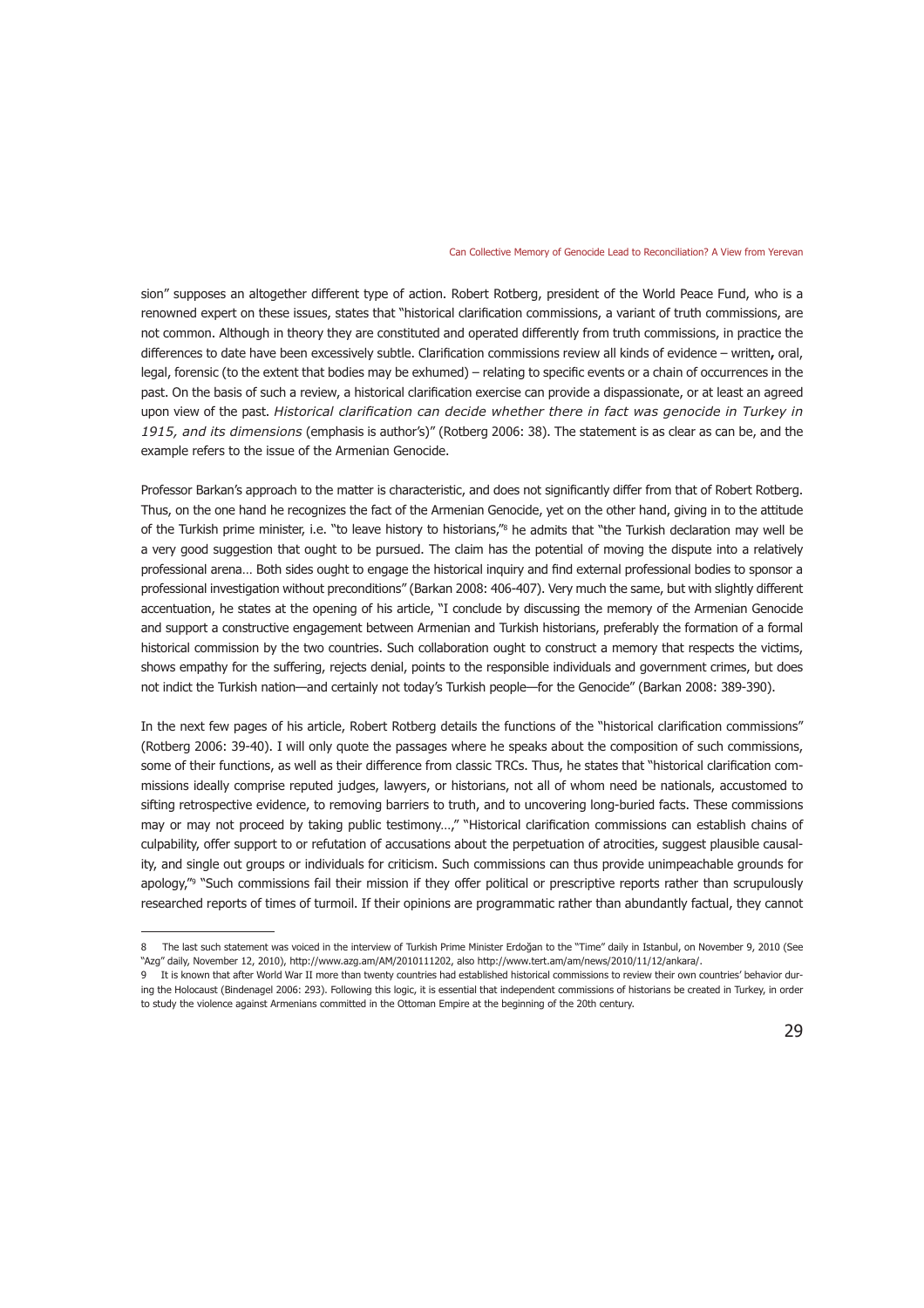be relied upon to undergird a successful form of apology," "The subtle theoretical differences between an historical clarification commission and a truth commission are implicit in their titles. Historical clarifiers interrogate the ledgers and graves of the past; truth commissioners cross-examine contemporary victims and perpetrators in order to learn what really happened when individuals vanished, or when violent incidents and massacres occurred. … Historical clarifiers can and do ask some of the same questions, but usually of documents rather than the actual victims and perpetrators. Historical clarifiers more often are attempting to assign blame to a government agency, a military group, or an insurgency unit, not to individuals. Truth commissions work more generally, with individuals. Both forms of post hoc review can provide a detailed, nearly complete, record of past or recent injustice, meticulously documented. Both methods hence can inform the basis of well-grounded apology. Depending on the quality of a commission's research and hearings, and their integrity, such reports provide a morally defensible basis for apology. The reports may also make apologies (and/or prosecutions) imperative."

Professor Rotberg notes that the societies in post-conflict situation prefer the assistance of the TRC type commissions. Since the second half of the 1970s, over thirty states have applied to such commissions (Rotberg 2006: 40). The author believes that "the paradigm for twenty-first century truth commissions (and in many ways for future historical clarification commissions as well) in method, organization, and output is the South African Truth and Reconciliation Com mis sion (TRC), 1995-1999" (Rotberg 2006: 43. See also: Colvin 2003: 153-167; Ignatieff 1997: 169-170; Hellman 2001: 213-214; Wertsch 2002: 46-51; Sanders 2003: 77-98; Christiansë 2003: 372-395).

This commission was mandated by the country's parliament for wide-ranging activities. Previous similar commissions used to offer reports and the same was expected of this one. But the South African TRC preferred absolute transparency, fostering the dissemination of stories about apartheid victims and the facts of violence, also using television to achieve the objective. The media published stories of over 21,000 victims. This commission did not choose the option of theoretically criticizing apartheid, but rather chose the process of accumulating and presenting numerous facts about the sufferers. About 7,000 people appealed to the commission, seeking absolution for their deeds, and only 2,500 were exonerated. The author once again emphasizes that while commissions in Argentina, Chile, Guatemala (and elsewhere) were compelled to act out of the public's sight, the South African TRCs insisted on the *public's participation and the transparency of discussions* (Rotberg 2006: 43-44).

The reconciliation of the conflicting parties is a primary objective of classic TRCs, and is closely associated with apology. Nevertheless, even though the studies of truth commissions are essential for peacemaking, as well as for absolution, the activities of these commissions do not always lead to reconciliation, and in other words, reconciliation is not always their final outcome.

#### $\mathbf{m}$

Returning to the above-mentioned paragraph of the Armenian-Turkish protocols, we would like to once again state that it reflects two methodologically contradictory approaches. It follows that the Turkish officials are not wrong in see-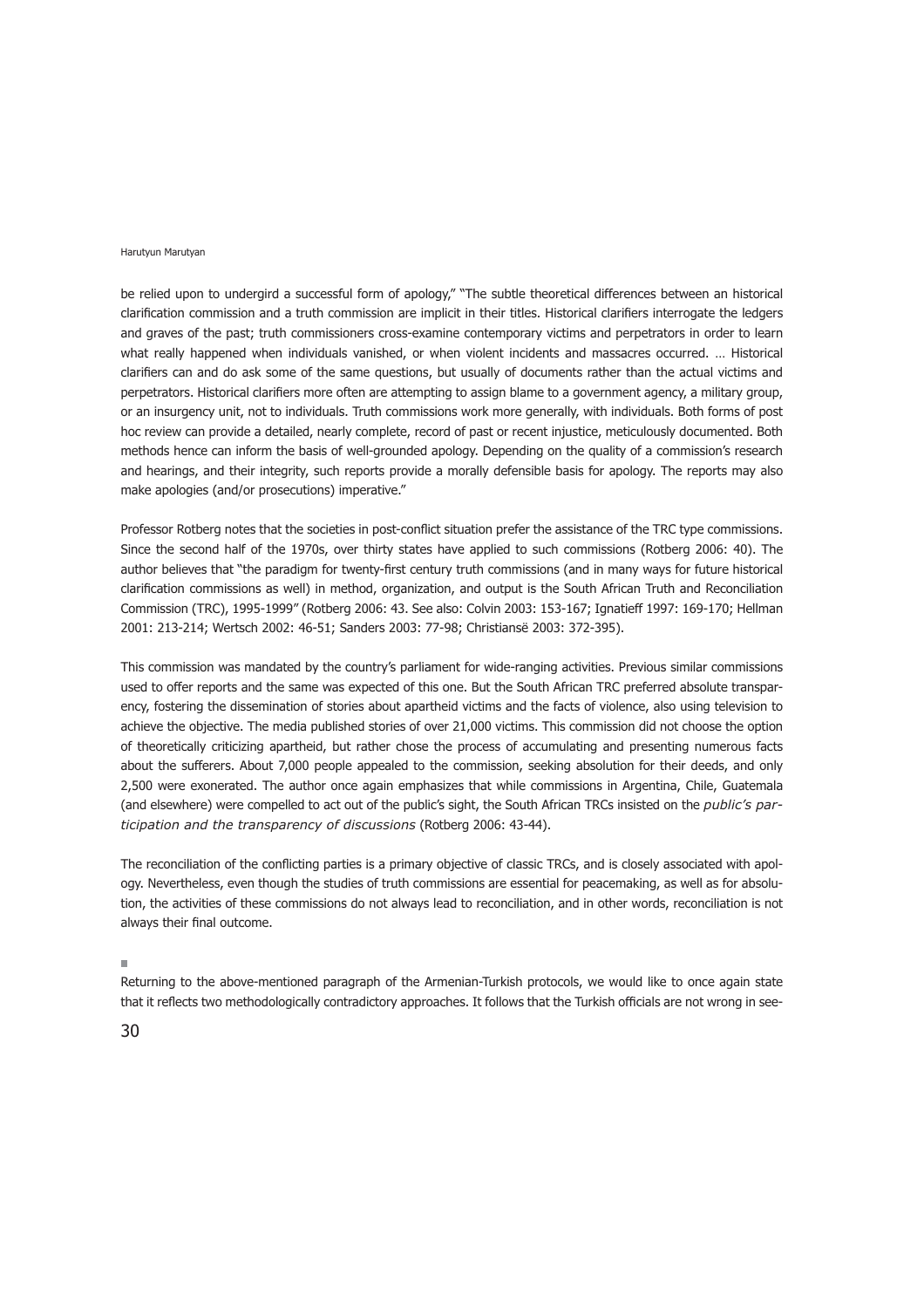ing the clause "the sub-commission on the historical dimension … including an impartial scientific examination of the historical records and archive to define existing problems and formulate recommendations, in which Armenian, Turkish as well as Swiss and other international experts shall take part" as a typical function of the Historical Commissions/Historical Clarification Commissions, thus, interpreting it as the thesis "leave history to historians." This may be a correct approach in the case of such commissions having been created. As a primary objective of a "Historical Commission," they view the issue of whether or not there has been genocide of Armenians in the Ottoman Empire (exactly as Professor Rotberg interprets). Armenian political figures are justified, when in the formulation "to implement a dialogue with the aim to restore mutual confidence between the two nations," they do not see the necessity for discussions about the fact of the Genocide, but rather interpret it from the aspect of the opening of the Armenian-Turkish border, which is logical, because closed borders do nothing to achieve dialogue.

Studying relevant literature on the issue, one gets the impression that today's international public opinion associates the process of reconciliation both inside and outside societies with the above-mentioned Truth and Reconciliation Commissions (and similarly structured units), or with the successful functioning of Historical Commissions/Historical Clarification Commissions. Now, what is the terminology used by these commissions, and what context do they function within? In literature known to us, the terms most often used are: "acknowledgement," "apology," "restitution," (see on this issue Marutyan 2008: 135-155; Marutyan 2009b: 91-106), "reconciliation." I shall briefly dwell on these terms, based on the few works I have had access to.

In works on the issues of reconciliation it is emphasized that the role of historical science in its achievement increases by the day. Thus, Professor Barkan observes that "we used to treat history as an "objective" knowledge of past events that were largely immune from reinterpretation; history was the past, and we could do little about it. … Increasingly, however, we recognize the growing elasticity of history and that it is anything but fixed. More recently, as history has become increasingly malleable, it has simultaneously become more central to our daily life. It informs our identity more intimately today, and being subject to interpretation, it has also become a space for contesting perspectives. … History changes who we were, not just who we were. In this sense history has become a crucial field for political struggle" (Barkan 2000: X). In another part of this same monograph, the author observes that the novelty of the urge to amend past injustices is that it addresses history through an effort to build an interpretation of the past that both parties could share (Barkan 2000: XXII).

The study of the historical past (for an attempt at the analysis of the issue in a wider context, see Marutyan 2009a: 27- 67) is an essential factor for the analysis of problematic issues both within and between societies. In both instances, the *openness and transparency of dialogues* (underlining is mine – H.M.) between the conflicting parties is viewed as essential (cf.: Barkan, Karn 2006: 8). Only in the course of such a dialogue may new knowledge of the facts of mutual history be available to both parties. New unexpected interpretations may gradually lead to a change of notions and beliefs about each other. It is characteristic, that in his speech to the Turkish parliament, US President Barack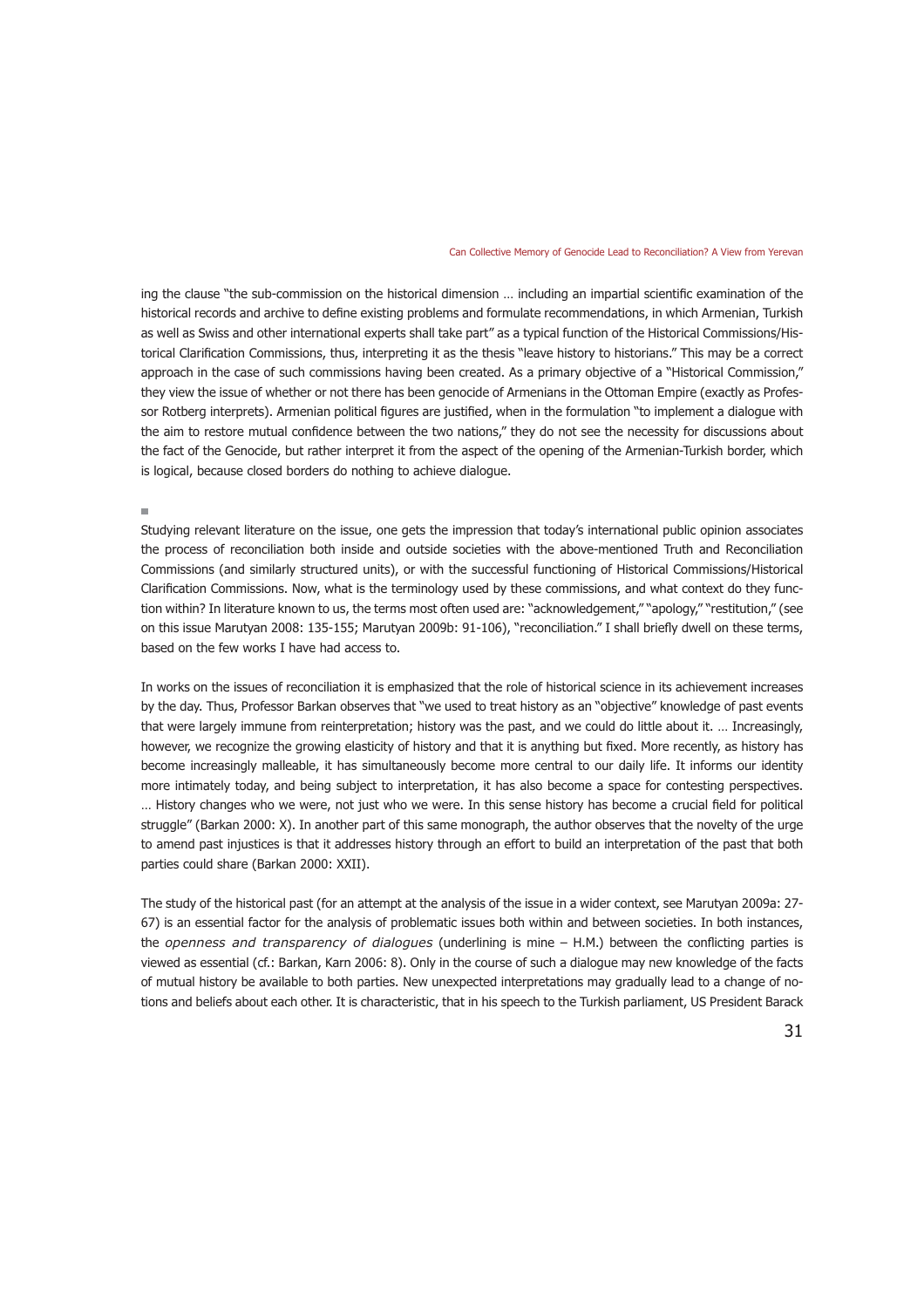Obama, while emphasizing the importance of taking into consideration the historical past for the improvement of relations between the two countries, called for its being "honest, *open* and constructive" (author's emphasis) process.10

As observed by Richard von Weizsäcker, the president of the Federal Republic of Germany, in his speech on the fortieth anniversary of World War II, when referring to the Holocaust, "anyone, who closes his eyes to the past, is blind to the present. Whoever refuses to remember inhumanity is prone to new risks of infection" (quotation according to Marrus 2003: 29). Referring to the past is viewed as a step essential for going forward with resolve and purpose (Barkan, Karn 2006: 26). David Crocker, professor at the University of Maryland in the US, adds yet another accent to the issue: "any society reckoning with past atrocities should aim, I believe, to include *public spaces, debate* (author's emphasis), and deliberation in its goals, institutions, and strategies" (Crocker 2003: 55).

When a dialogue on the historical past is taking place between the perpetrator and the victim (or their descendants), it usually leads to the *acknowledgement* of the wrongdoing on the part of the former. On the other hand, "acknowledgement is not the same thing as knowledge, because we may know things that we do not acknowledge" (Govier 2003: 70). Acknowledgement becomes an issue when we are aware of unfavorable facts that we do not wish to speak about or to publicly admit. The difference between knowledge and acknowledgement is solely in whether or not the fact is *voiced out or admitted* in some way. As defined by Professor Trudy Govier, "acknowledgement is knowledge accompanied by a *kind of marking or spelling out* or admitting as significantly related to oneself something that is known (author's emphasis)" (Govier 2003: 82). An unfavorable fact may be overcome through acknowledgement alone. Acknowledgement may be expressed in various ways: through criminal trials, truth commissions, public inquiries, apologies, reparations, or memorials, and this acknowledgement is of tremendous value—most obviously to victims (Govier 2003: 84), and in the case with the Armenians, also to the descendants of both victims and survivors. The author goes on to say that "when there is no acknowledgement of the wrongdoing, the initial wound develops into "the second wound of silence," because the lack of acknowledgement indicates that people condone the wrongs and do not care about the baneful results" (Govier 2003: 85). Nevertheless, Professor Barkan believes that the growing willingness to recognize past guilt may turn out to be a major innovation in future conflict resolution (Barkan 2000: 322).

Acknowledgement is succeeded by *apologies*: the decades following World War II were marked by apologies on the part of state leaders, as well as by officials of various establishments (banks, the police, professional unions, etc.) for past deeds (especially wrongdoings related to wartime activities) they had been involved in. As experts observe, "the age of apology is distinguished by its unparalleled commitment to remove the past as an obstacle to productive and peaceful intergroup relations. Although they obviously do not erase or undo what has already happened, apologies

<sup>10</sup> Quote from statement of President Barack Obama's speech before the Turkish parliament: "History is often tragic, but unresolved, it can be a heavy weight. Each country must work through its past. And reckoning with the past can help us seize a better future. … And the best way forward for the Turkish and Armenian people is a process that works through the past in a way that is honest, open and constructive." Transcript: President Barack Obama, Speech to Turkish Parliament, April 6, 2009. http://allthatnatters.com/2009/04/06/transcript-president-barack-obama-speech-to-turkishparliament-april-6/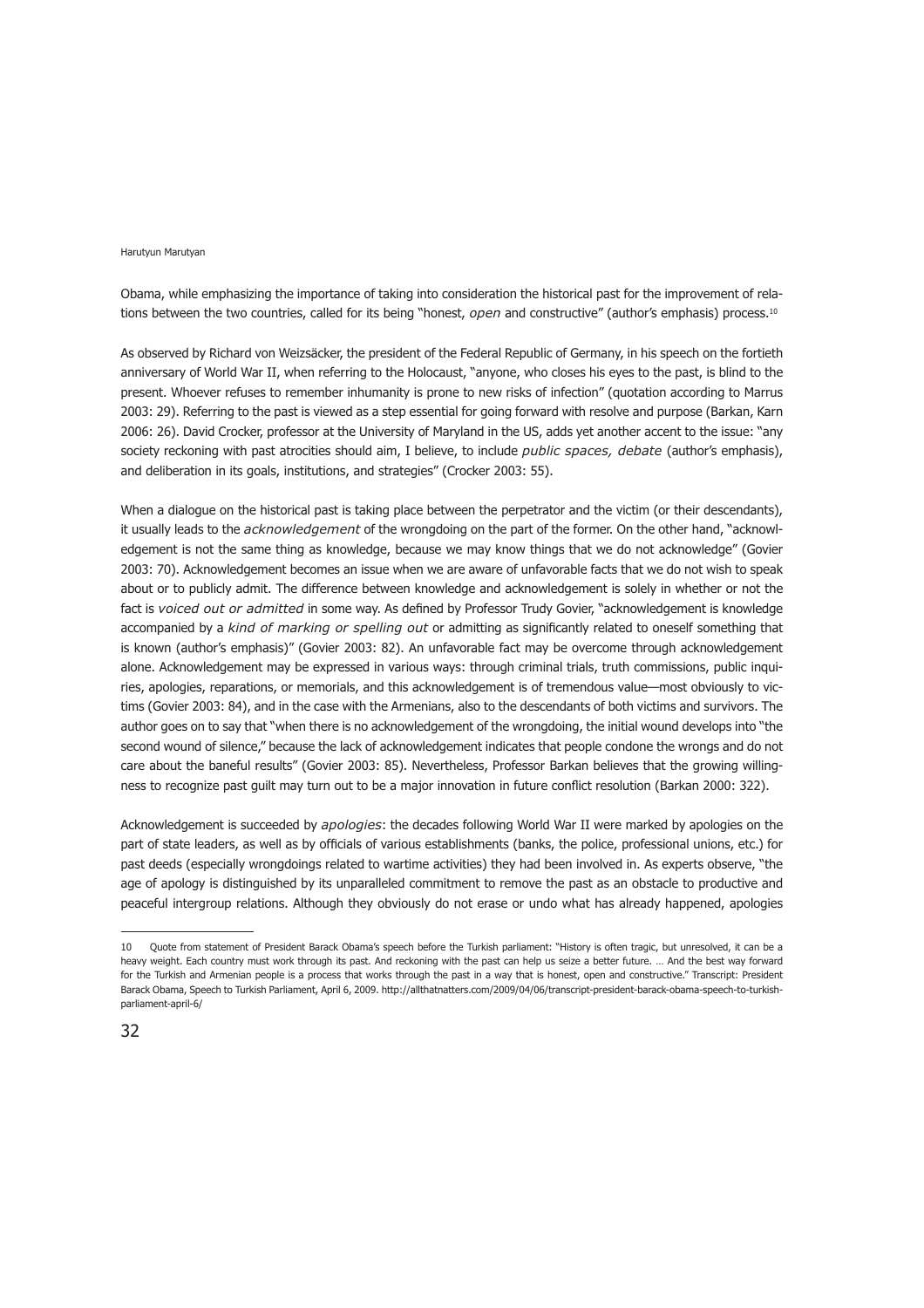can *amend the past* so that it resonates differently in the present for those who feel aggrieved by it or responsible for it" (Barkan, Karn 2006: 8). Julie Fette, a professor at Rice University, notes that "scholars have suggested several reasons for the emergence of apology on a global scale at the end of the twentieth century: a new international focus on morality; a revised understanding of universal human rights, state sovereignty and international law; a willingness of state actors to show feelings of caring and regret and to view apology not as a weakness but a manifestation of strength; … as well as increased demand for recognition by past victims" (Fette 2006: 259). Through a detailed analysis of the process of apologizing of the French leaders for the wrongdoings of the Vichy regime, the author shows how the process, starting with the upper circles of the state, passes on to the civil society, and becomes a tool in the process of national recovery (Fette 2006: 259-285). Robert Rotberg, too, is positive that a national apology that flows from meaningful investigation and careful research has stronger moral and practical claims (Rotberg 2006: 36). Inside a society, apology becomes an act of *rehabilitation for the perpetrators* and their descendants rather than the victims (Barkan, Karn 2006: 17).

As Professor Bindenagel believes, "apology cannot come without understanding. Understanding history comes from knowing historical facts. Without the truth, history will remain an obstacle to the future" (Bindenagel 2006: 289). Apology, at that, can not by itself be sufficient for those who wish to do away with the past mistakes, especially in order to pave the way for democracy. "Apology is often the result, and always a part of the process of reconciliation, but in itself is no magic potion" (Barkan, Karn 2006: 9). As noted by the same authors, apology does not necessarily require forgiveness (Barkan, Karn 2006: 11). The same, in a wider context, has been emphasized by the dean of Harvard Law School, Professor Martha Minow, who stated that "apologies are most meaningful when accompanied by material reparations; and reparations are most meaningful when accompanied by acknowledgement of their inadequacy in the effort to apologize and make amends… taken together, apologies and reparations offer responses to mass atrocity that demand recognition of wrongs done without obliging survivors to forgive" (Minow 2002: 17-18, 98-99, quoted from Payaslian 2008: 423).

*Reconciliation* is a long process that is not terminated by the conclusion of war crime trials or truth and reconciliation commissions (Prager 2003: 14), still the process in itself may help prevent a society from lapsing back into violence as a way to resolve conflict (Crocker 2003: 54). As observed by the latter, "if reconciliation in any of its several senses is to take place, there must be some agreement about what happened and why. Former enemies are unlikely to be reconciled if what counts as lies for one side are verities for the other" (Crocker 2003: 45).

Thus, the concepts "dialogue," "acknowledgement," "redemption" and "reconciliation" imply a certain *process*. As far as I have learned from professional literature on the issue, the methodology of classic TRCs is effective for the resolution of issues within a society, while for the initiation of a peace dialogue around issues that are the result of relatively recent (rather than "olden days") interstate conflicts, preference is given to "Historical Commissions." Where the activities of the latter are closed and strictly professional, in the case of TRCs, they are *open, with the active involvement of the public at large*.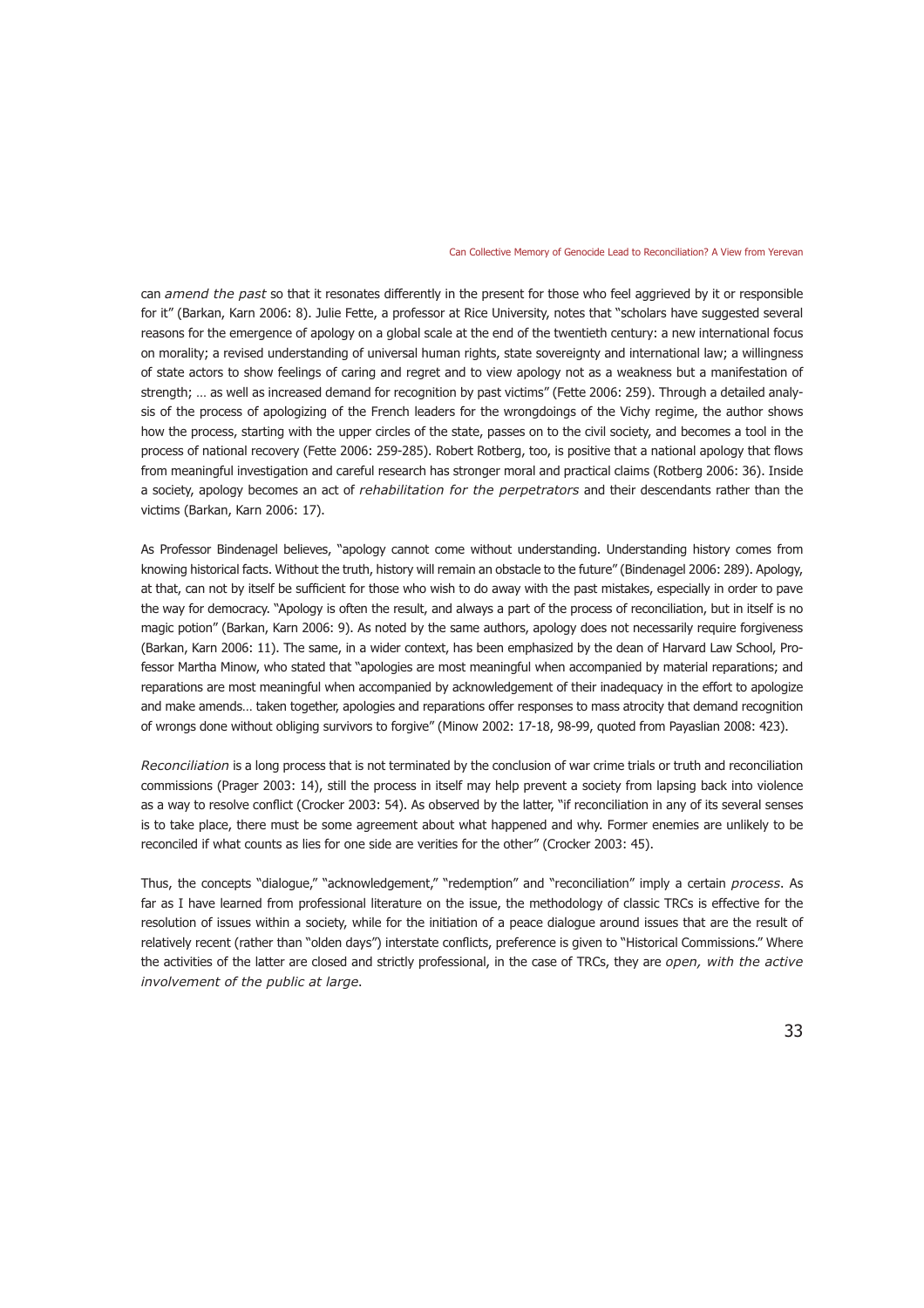#### $\sim$

So then, in what context<sup>11</sup> can the memory of the Armenian Genocide lead to reconciliation?<sup>12</sup>

"Turkish-Armenian Reconciliation Commission" (TARC) activities with the involvement of experts have been recorded in the history of Armenian-Turkish relations, and took place in 2001-2004. They were carried out behind closed doors. One of the outcomes of the work of the commission (this was stated by Professor David Hovhannisyan, too, in his presentation in the conference) was the change of the former attitude of the representatives from Turkey to the assessment of violence against Armenians in the Ottoman Empire in the beginning of the 20<sup>th</sup> century. Another organization, a third party, the International Center for Transitional Justice (ICTJ), offered an expert conclusion qualifying the abovementioned events as "genocide." Have the activities of TARC promoted the process of a 'dialogue' or 'reconciliation' between the two neighboring peoples? There seems to be no evidence of any such assessment. I fully share Professor Simon Payaslian's opinion that "the formation of a truth and reconciliation commission in the Armenian-Turkish case must have *greater transparency* (author's emphasis) and must be representative of the Armenian people. The TARC experience demonstrated that that process lacked a sufficient degree of public legitimacy and, as a result, it could not function as a mediator" (Payaslian 2008: 414). Once again addressing the issue, the author emphasizes anew the importance of transparency in likely discussions around the issue: "a host of questions must be answered before any Armenian-Turkish reconciliation process can be effective. It needs to be determined whether the Armenian-Turkish reconciliation process should be confined to secret or closed door negotiations as it was with TARC, or become *more transparent, based on or operating in an environment of openness and wider participation*13 (author's emphasis)" (Payaslian 2008: 424).

Today "Turkey itself neither acknowledges nor could conceive of apologizing for the Armenian genocide" (Rotberg 2006: 33). Quoting Germany's Chancellor Konrad Adenauer's words about the culpability of the German people, said about six decades ago, and followed by the passing of legislative acts on the payment of reparation to the Holocaust victims, Professor Michael Marrus mentions Armenians, "who still await a comparable acknowledgement from the Turkish government of its political responsibility for the genocide attacks upon them by the Turks in 1915" (Marrus 2003: 28). Speaking of persecutions of the truth that were at times accompanied by demands for unacceptable compromises, Carol Prager, professor at the University of Calgary in Canada, brings another vivid example of Turkey's behavior as a state, that still carries on in different manifestations: "an example is Turkey's recent warning to the United States that the passage of a House of Representatives' resolution blaming Turkey for genocide against the Armenians would endanger an agreement allowing the US to use a Turkish airbase in any future crisis involving Iraq" (Prager 2003: 21).

<sup>11</sup> Professor Barkan also believes that the memory of the Armenian genocide could lead to reconciliation, but the context where he sees such an opportunity equates discussions of the historical heritage between Armenia and Turkey with processes of democratization. As noted above, he also believes that Armenian and Turkish historians should examine facts of the not remote past, to at least prove the actuality of episodes where there is common consent, as well as to try to elucidate the issues that cause dissent (Barkan 2008: 406-407).

<sup>12</sup> I personally give preference to the more realistic, in my opinion, term 'dialogue,' as the notion 'reconciliation' which is to come after 'acknowledgement,' 'apology' and 'redemption,' will take decades to realize. In my opinion, the use of this term in today's reality has an implication of propagation.

<sup>13</sup> The author very likely means the inclusion of the Armenians of the diaspora in the discussions of the issue.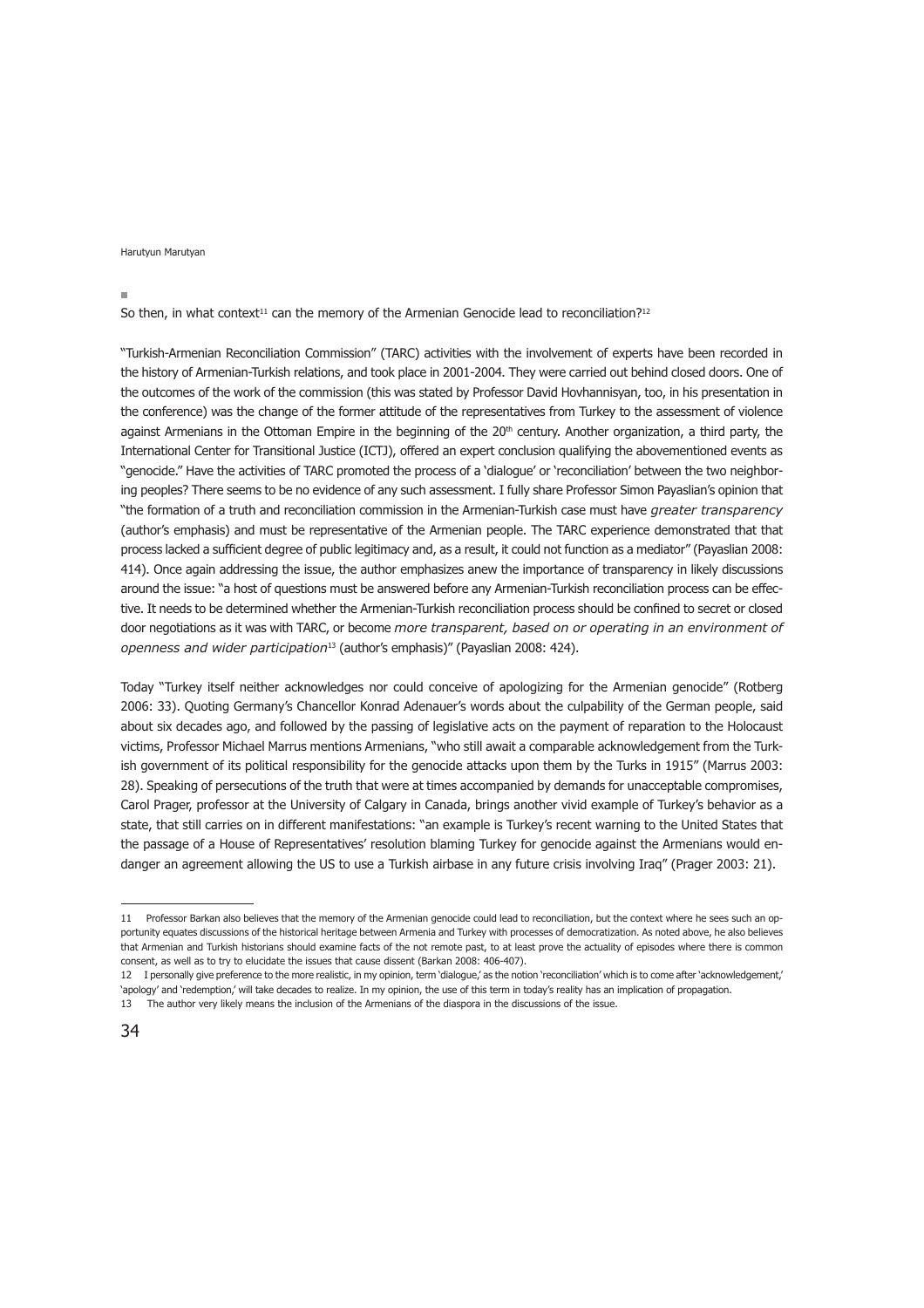This and other numerous facts come to prove that Turkish authorities are still unprepared to start a civilized dialogue. As to contacts on the level of NGOs or expert commissions, even though they may be helpful, they still cannot substitute for a dialogue between peoples which can, in theory, lead to peace only after having gone a certain distance. After all, how is it possible to acknowledge and make acceptable the public opinion of conflicting parties without reshaping animosity? Can the processes of reconciliation proceed along with democratization? It is my opinion that they can.

The abovementioned expert opinions have repeatedly stated the necessity of *openness, of transparency of dialogues, as well as of the inclusion of the public at large in the process*. So then, *what is the way for its realization*? I strongly believe that the clue to it, the keystone of its philosophy is the very first word of the title of the "Truth and Reconciliation Commissions" – "truth". But it is *the truth that the peoples of both parties need to have access to, not only historians and experts of closed door commissions*.

The scheme for its realization, as I see it, is as follows: a historical commission is to *only* define the range of issues of the history of Armenian-Turkish relations (first and foremost of the years of the Armenian Genocide) that are to be *presented to the Armenian and Turkish public via the most watched TV channels, by Armenian and Turkish historians, with the provision of simultaneous translation*. One thing seems to be clear: it is not likely that the historians in these debates will change their professional opinion under the weight of facts and arguments. Yet, in this case *the subject is the watching public, the actual or potential representatives of a civil society, rather than the historians*. It is these people, who will be able to hear the opposite party's views and opinions, and who will draw their own conclusions from the debates of experts. And only if these debates are expert (rather than journalistic or publicizing) and have merit, and if they are organized repeatedly over a long period, and are consistent, the Armenian and Turkish "truths" will become available to the conflicting parties, and will move from television screens into the sphere of active public discussions of a democratic nature. Moreover, along with genociderelated issues, it may be possible to discuss historical problems of the region and issues of Armenian-Turkish cultural interrelations in the course of their mutual history, which may help in getting to know each other better. This process is sure to have positive outcomes: the notions about each other of the people on both sides will certainly change, and this may just pave the way for the starting of a process of actual reconciliation.

#### **References**

Arakelyan V. (1996). April 24, 1965. *Hayk*, April 23 (in Armenian).

Armen Mkrtich (1991). Memorandum to the Central Committee of the Communist Party of Armenia. *Grakan tert*, September 6 (in Armenian).

Barkan E. (2008). Can Memory of Genocide Lead to Reconciliation? *The Armenian Genocide: Cultural and Ethical Legacies*, edited by Richard Hovannisian, pp. 389-408. New Brunswick (USA) and London (UK): Transaction Publishers.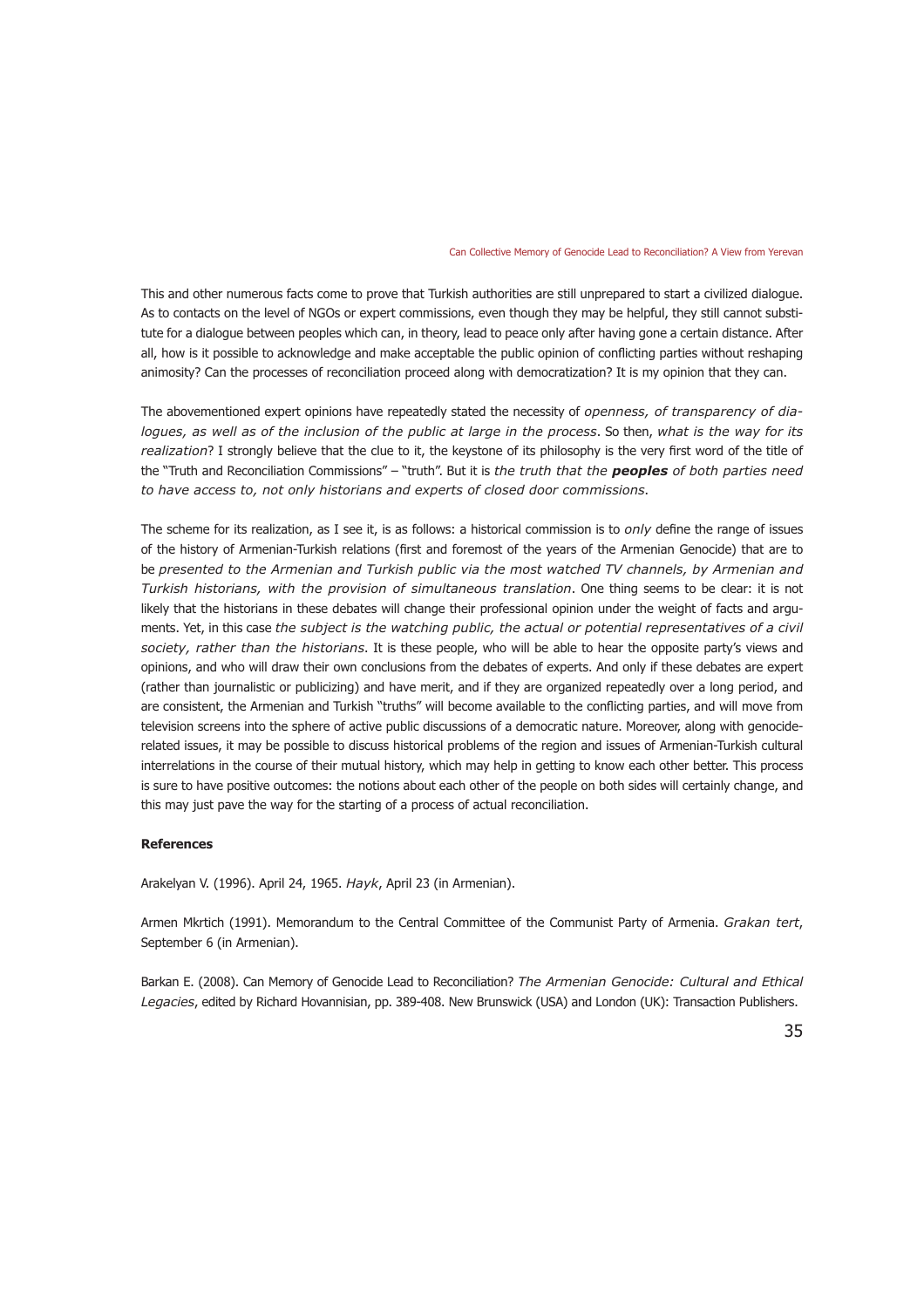Barkan E. (2000). *The Guilt of Nations: Restitution and Negotiating Historical Injustices.* New York and London: W.W. Norton and Company.

Barkan E., Karn A. (2006). Group Apology as an Ethical Imperative. *Taking Wrongs Seriously: Apologies and Reconciliation*, edited by Barkan E. and Karn A., pp. 3-30. Stanford, California: Stanford University Press.

Bindenagel J. D. (2006). Justice, Apology, Reconciliation, and the German Foundation: "Remembrance, Responsibility, and the Future." *Taking Wrongs Seriously: Apologies and Reconciliation*, edited by Barkan E. and Karn A., pp. 286-310. Stanford, California: Stanford University Press.

Colvin Christopher J. (2003). 'Brothers and Sisters, Do Not Be Afraid of Me': Trauma, History and the Therapeutic Imagination in the New South Africa. *Contested Pasts: The Politics of Memory*, edited by K. Hodgkin and S. Radstone, pp. 153-167. London and New York: Routledge.

Christiansë Yvette (2003). Passing Away: The Unspeakable (Losses) of Postapartheid South Africa. *Loss: The Politics of Mourning*, edited by David L. Eng and D. Kazanjian, pp. 372-395. Berkeley, Los Angeles, London: University of California Press.

Crocker David A. (2003). Reckoning with the Past Wrongs: A Normative Framework. *Dilemmas of Reconciliation: Cases and Concepts*, edited by Carol A. L. Prager and T. Govier, pp. 39-63. Waterloo, Ontario (Canada): Wilfrid Laurier University Press.

Eghiazaryan A. (1990). The Reflection of the Genocide in the Soviet Armenian Literature, *Lraber hasarakakan gitutyunneri*, no. 4, pp. 36-47 (in Armenian).

Fette Julie (2006). The Apology Moment: Vichy Memories in 1990s France. *Taking Wrongs Seriously: Apologies and Reconciliation*, edited by Barkan E. and Karn A., pp. 259-285. Stanford, California: Stanford University Press.

Trudy Govier (2003). What Is Acknowledgement and Why Is It Important? *Dilemmas of Reconciliation: Cases and Concepts*, edited by Carol A. L. Prager and Trudy Govier, pp. 65-89. Waterloo, Ontario (Canada): Wilfrid Laurier University Press.

Harutyunyan A. (2005). *Hayots tseghaspanutyan 50-amyake yev Khorhrdayin Hayastane (pastatghteri yev nyuteri zhoghovatsu*) [The 50<sup>th</sup> Anniversary of the Armenian Genocide and the Soviet Armenia (Collection of Documents and Materials)]. Yerevan: Gitutyun (in Armenian).

Harutyunyan V. (2006). How the Genocide Memorial Design Was Chosen. *Azg*, May 27 (in Armenian).

36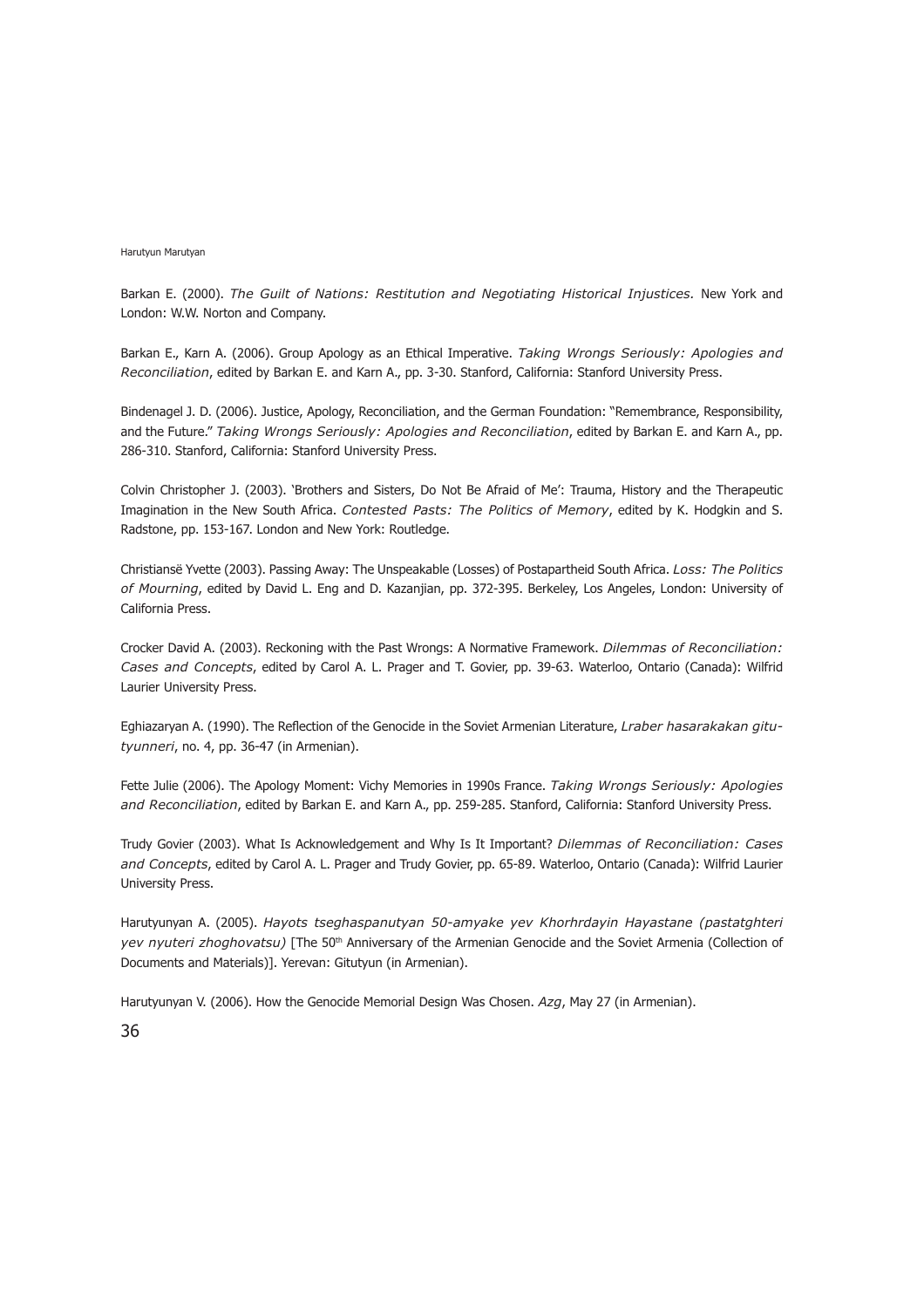Hellman Cecil G. (2001). *Culture, Health, and Illness*. London: Arnold.

Ignatieff M. (1997). *The Warrior's Honor: Ethnic War and the Modern Conscience*. New York: Metropolitan Books.

Kaputikyan S. (1961). *Mtorumner chanaparhi kesin* [Thoughts on the Halfway]. Yerevan: Haypethrat (in Armenian).

Kaputikyan S. (1997). *Ejer pak gzrotsnerits* [Pages from Closed Drawers]. Yerevan: Apollon (in Armenian).

Khachatryan Y. (2006). Wonderful Decade. *Azg/Azg-Mshakuyt*, September 2 (in Armenian).

Konradova N. and A. Ryleeva. (2004). Heroes and Victims: Memorials of the Great Patriotic War. *Neprikosnovennyi zapas. Debaty o politike i kulture*, no. 40-41, pp. 134-148 (in Russian).

Marrus Michael R. (2003). Overview. *Dilemmas of Reconciliation: Cases and Concepts*, edited by Carol A. L. Prager and Trudy Govier, 27-36. Waterloo, Ontario (Canada): Wilfrid Laurier University Press.

Marutyan H. (2008). German Reparations to Jewry: Formation, Process and Recent Situation. *21st Century: Informational and Analytical Journal*, No. 4, pp. 135-155 (in Armenian).

Marutyan H. (2009a). *Iconography of Armenian Identity. Vol. 1. The Memory of Genocide and the Karabagh Movement.* Yerevan: Gitutyun.

Marutyan H. (2009b). German Reparations to Jewry: Formation, Process and Recent Situation. *Arevmtahayutyan pahanjatirutyan himnakhndirnere* [The Problems of Western Armenian's Claims]: Collection of Conference Papers. Editors: Shahnazaryan A., Marutyan H., compilers Arshakyan A., Vardanyan V., Yerevan, pp. 91-106 (in Armenian).

Memorial (1975). At the Memorial of the Victims to the Genocide. *Patma-banasirakan handes*, no. 2, pp. 79-80 (in Armenian).

Minow M. (2002). Breaking the Cycles of Hatred. *Breaking the Cycles of Hatred: Memory, Law, and Repair*, edited by Minow M., pp. 14-76. Princeton: Princeton University Press.

Opening (1967). The Opening of the Monument Devoted to the Memory of the Victims of the Genocide. *Sovetakan Hayastan*, November 30 (in Armenian).

Payaslian S. (2008). Anatomy of Post-Genocide Reconciliation. *The Armenian Genocide: Cultural and Ethical* 

37